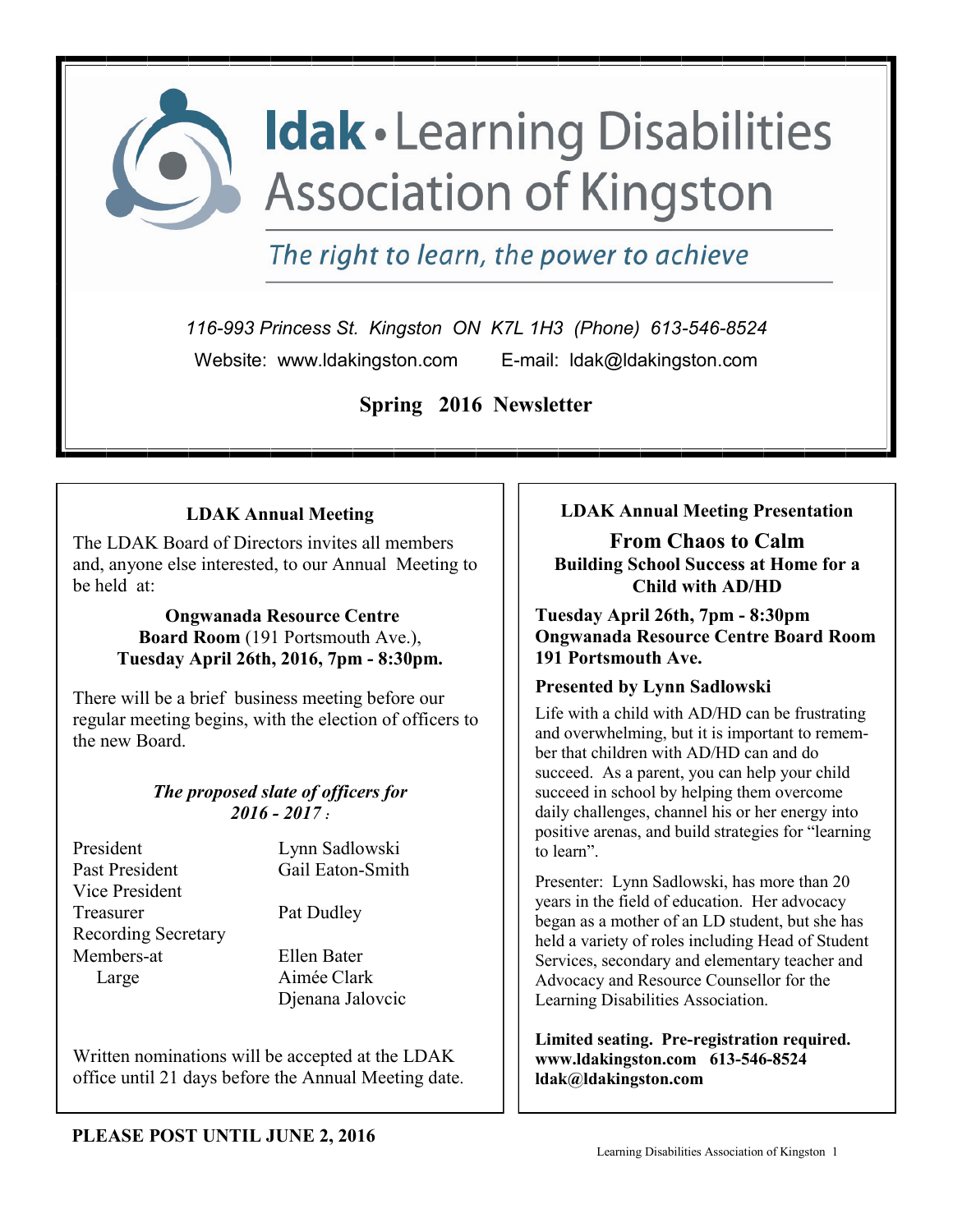# **GROUPS AND MEETINGS**

#### **LDA Kingston Accessibilities Workshop Series 2016**

Workshops will consist of 1 hour sessions followed by  $1/2$  hour Q&A. Parents and students welcome.

The workshops are **free**, but there is limited seating. Pre-registration required.

**Info: 613-546-8524 ldak@ldakingston.com www.ldakingston.com**

*[NOTE: Please bring your own device to the workshops if possible. A limited number of iPads will be available for usage during workshops #2 - #4. Please indicate your interest at time of registration.]*

**Workshop #2- Re-Scheduled date: Tuesday March 29** 6:00-7:30 pm 164 Van Order Dr.- First Floor

#### **Accessibility Features on the iPad**

**Presenter:** Mark Ryan, Limestone District School Board

Hands on information on accessing features on the iPad. More info: www.ldakingston.com

#### **Workshop #3 O365 Microsoft Accessibility Features**

**Date:** Tuesday April 12, 2016 **Time:** 6:00 p.m. - 7:30 pm **Location:** 164 Van Order Dr.- First floor **Presenter:** Gary Greer, Limestone District School Board

Hands on information session on accessing O365 Microsoft accessibilities features on any device.

#### **Workshop #4 Making it Work: Accessing Documents on any Device**

**Date:** Tuesday May 17, 2016 **Time:** 6:00 - 7:30 pm **Location:** 164 Van Order Dr. - First floor

**Presenter:** Mark Ryan, Limestone District School Board

Hands on workshop to learn how to access and manage documents on different devices and bridge learning from school to home.

## **The Reading Clinic**

 **UNLOCKING POTENTIAL, RESHAPING FUTURES SINCE 2001** [www.thereadingclinic.ca](http://www.thereadingclinic.ca)

Specialists in Dyslexia and Learning Disabilities

Yes! Reading, Writing and Math

**New!** Twice Weekly After School Sessions Available

2 locations: 559 Bagot St 1287 Woodbine Rd

**Contact: Jan MacLean 613 547-5179 jan@thereadingclinic.ca**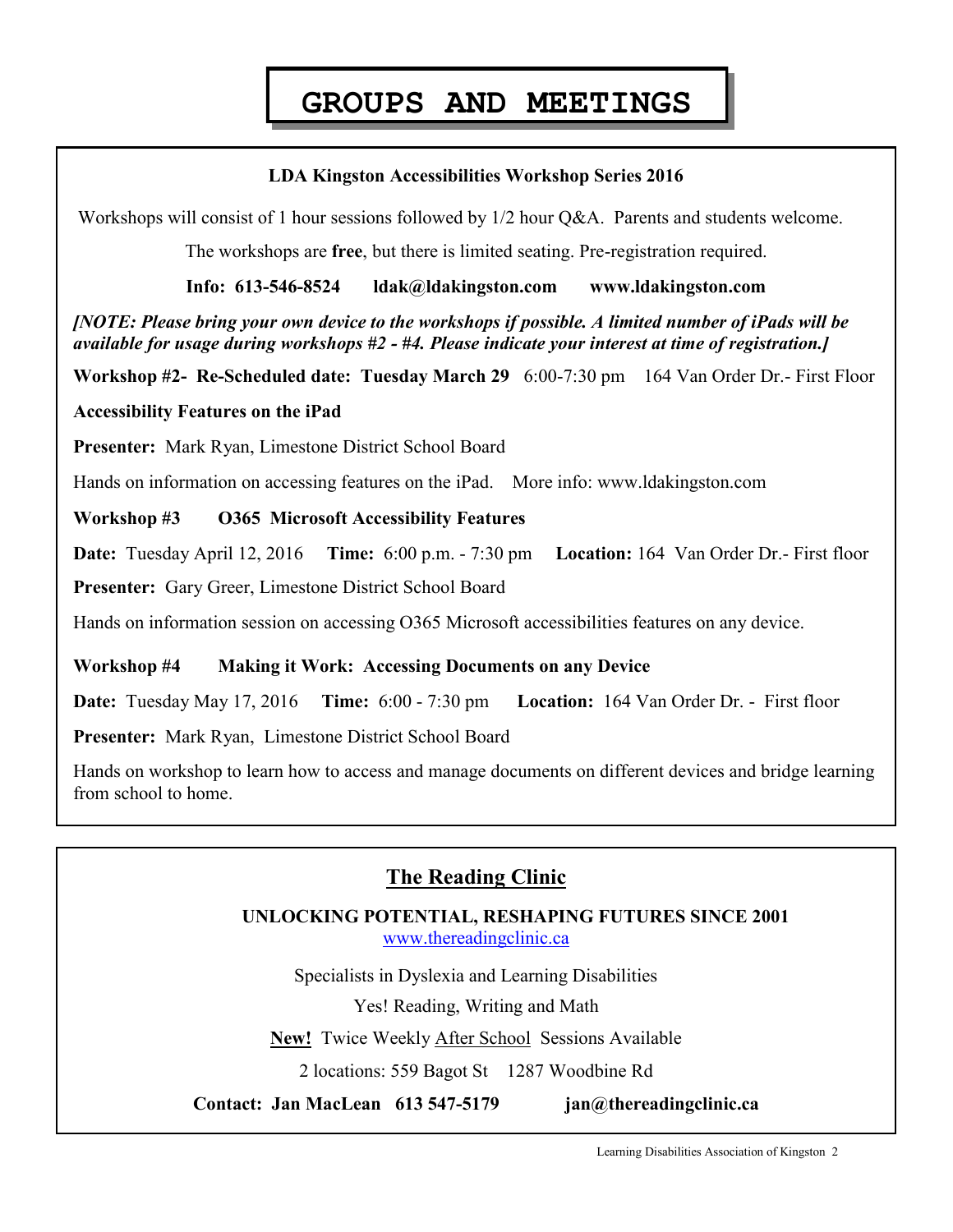## **Scholarships Available to Students with Learning Disabilities**

## **Association of Universities and Colleges Awards Program:**

600-350 Albert St., Ottawa, ON K1R lB1 Phone: (613) 563-1236 Fax: (613) 563-9745 Website: [www.AUCC.ca](http://www.AUCC.ca)

**Mattinson Endowment Fund Scholarship for Disabled Students:** For undergraduate studies in a degree granting program; \$2,500 one year; application deadline May 16, 2016

**Imperial Tobacco Canada Limited Scholarship Fund for Disabled Students:** For university or college studies by students with disabilities; \$5,000 annually; application deadline is June 1st.

### **The Justin Eves Foundation:**

595 Bay St., Ste 1202, Toronto, ON M5G 2C2 Phone: (416) 586-0085 Fax: (416) 586-1480 Website: [www.justinevesfoundation.com](http://www.justinevesfoundation.com)

- $\Rightarrow$  **Justin Eves Foundation Scholarship:** For students with learning disabilities attending college or university
- $\Rightarrow$  Deadline **April 30, 2016** for the 2016-2017 academic year.

## **LDA of Ontario:**

365 Evans Ave., Ste. 202, Toronto, ON M8Z 1K2 Phone: (416) 929-4311 Fax: (416) 929-3905 Website: [www.LDAO.ca](http://www.ldao.ca/ldao-services/ldao-scholarships-bursaries/)

## **Roy Cooper Scholarship:**

- $\Rightarrow$  LDAO offers an annual \$1,000 scholarship award in memory of Roy V. Cooper, whose volunteerism within his own chapter community and the LDAO is recognized.
- $\Rightarrow$  The scholarship recognizes an Ontario high school student who has a documented Learning Disability and/or ADHD who will be attending a postsecondary institution in the upcoming school year. The student must be pursuing a bachelor of engineering or a bachelor of science in a physical sciences discipline (please note: physical sciences do not include social sciences or technology majors).
- $\Rightarrow$  Deadline for applications to be submitted to local chapters is June 17, 2016

## **Shire Canada ADHD Scholarship Program:**

[www.shireadhdscholarship.com/CA-EN/default.aspx](http://www.shireadhdscholarship.com/CA-EN/default.aspx)

The Program will award recipients with a unique scholarship that combines financial support for tuition (\$1,500) as well as one year's worth of ADHD coaching services provided by the Edge Foundation (approximate value: \$4,400). The deadline for applications is **April 22, 2016.**

- This Scholarship is intended for individuals who are:
- $\Rightarrow$  Legal residents of Alberta, Ontario, or Ouébec;
- $\Rightarrow$  Accepted to or enrolled in a post-secondary program at a Canadian accredited two-year to four-year college, university, trade school, technical school, or vocational school located in Alberta, Ontario, Quebec
- $\Rightarrow$  Of the age of majority in their province of residence; and
- $\Rightarrow$  Diagnosed with Attention-Deficit/Hyperactivity Disorder (ADHD) and under the care of a licensed health care professional for ADHD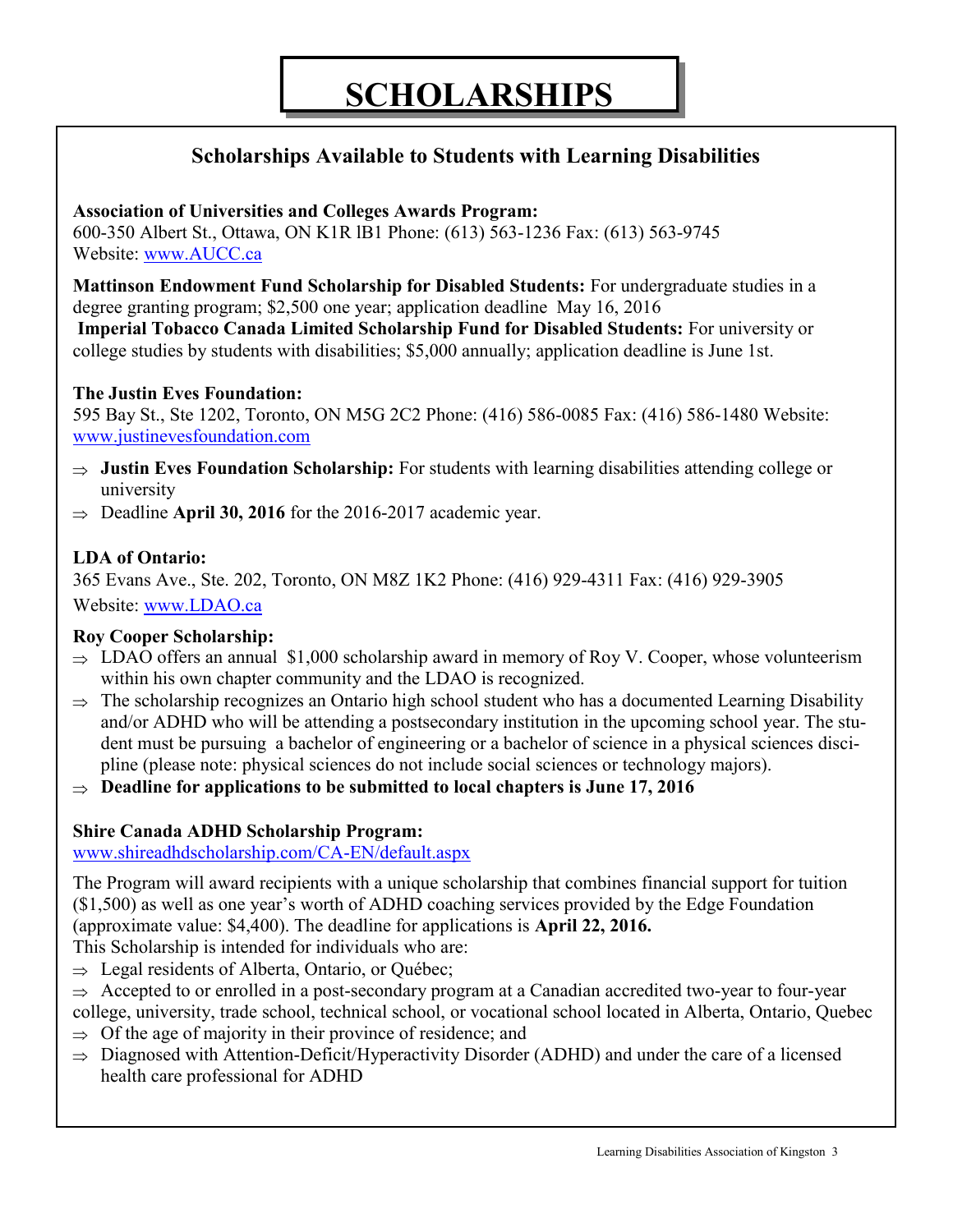# ELSEWHERE

## **Bits and Pieces of LD/ADHD News Collected from around the World...**

## **Singapore: All Primary Schools to Benefit from School-Based Dyslexia Remediation Programme in 2016**

The Ministry of Education (MOE) has further expanded the School-based Dyslexia Remediation (SDR) Programme to 60 more primary schools in 2015, to now cover 121 primary schools, or two-thirds of all primary schools. Another 290 students are expected to benefit from the programme in the additional 60 schools. This is on top of the 1,510 students who have benefited from the SDR since 2012. The programme will be made available to all primary schools in 2016.

First piloted in 2012, the SDR programme is a two-year intervention programme for Primary 3 and 4 students. Students with weak language and literacy skills at Primary 1 will receive early intervention through the Learning Support Programme (LSP). For students whose literacy difficulties persist, they would be systematically referred for further assessment and diagnosis by the end of Primary 2. Students confirmed to have dyslexia would receive specialized remediation through the School-based Dyslexia Remediation (SDR) programme in Primary 3 and 4.

A unique feature of this remediation is the specially designed curriculum by MOE Reading Specialists catering to the dyslexic profile of students. The remediation programme adopts a systematic approach to teaching reading and spelling which is based on methods tested and proven internationally. The approach addresses key difficulties faced by children with dyslexia, such as phonological deficits, difficulty in making connections between letter sounds and letter names and weak memory. Students are taught letter names and letter sounds, as well as how to read and spell words, and read connected text explicitly with methods that involve multiple senses-of sight, sound, movement and touch. Repeated practice is built into each lesson to help students better internalize the knowledge and skills. The programme is conducted by Allied Educators (Learning and Behavioural Support) and English Language teachers who have received specialized training to conduct the programme.

#### LDAO Communique

http://www.moe.gov.sg/media/press/2015/03/all-primary-schools-to-benefit-from-school-based-dyslexia-remediationprogramme-in-2016.php

#### **United States: Experts debate the pros and cons of giving kids a break from ADHD drugs**

Are you considering giving your child weekends off or even a summer-long break from ADHD medications?

It may work just fine. Your child may regain his appetite and catch up on his growth (some ADHD drugs may slow a child's height and weight gains).

. Then again, a so-called medication vacation may unleash the very behaviours that have been controlled so well by prescription drugs. That could put a strain on the child, you, and other caregivers. And there is some evidence that keeping a child on their ADHD medications will lessen symptoms better than stopping and starting.

Unfortunately, there is no one-size-fits-all answer. It comes down to what works best for you, your child,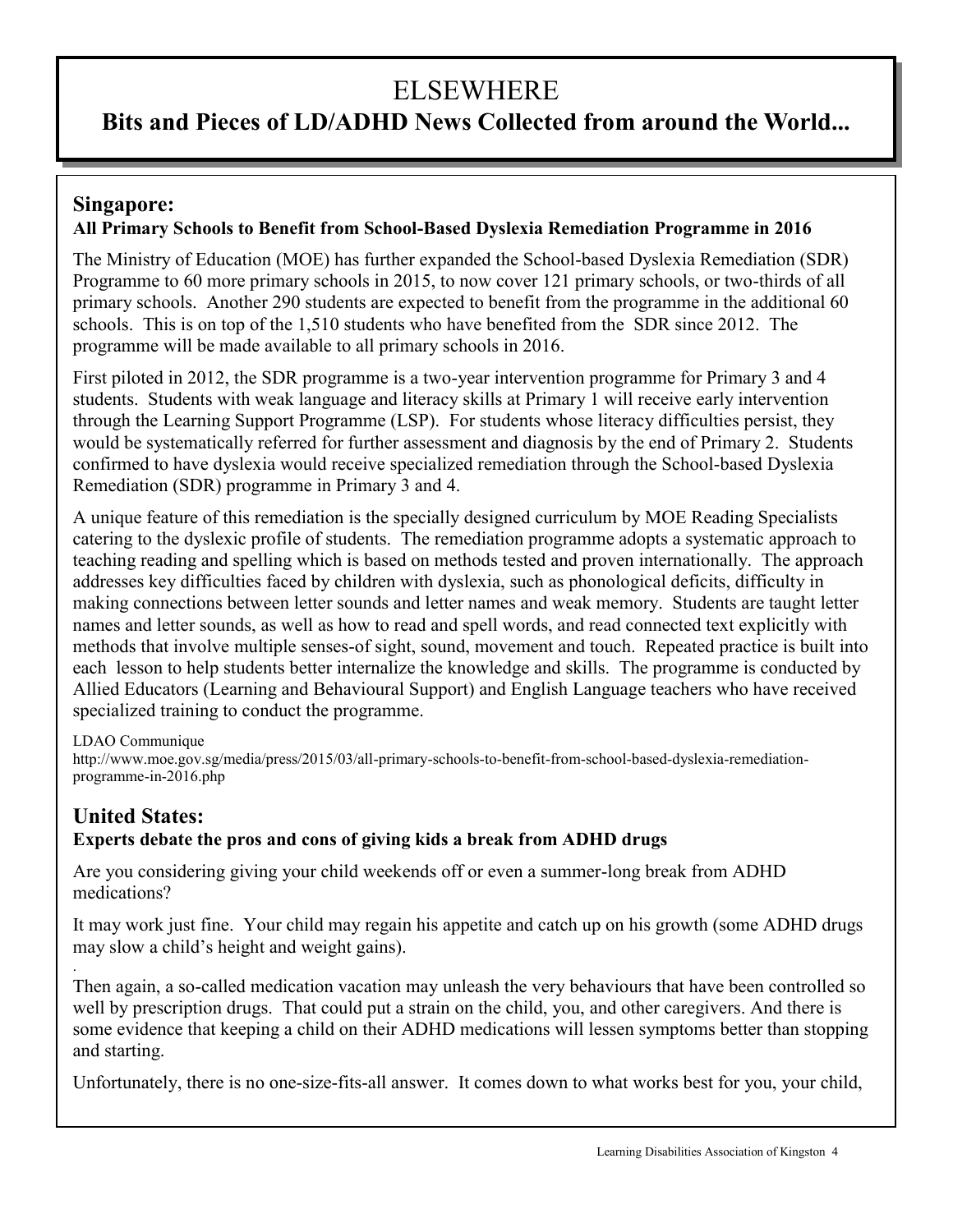# ELSEWHERE

## **Bits and Pieces of LD/ADHD News Collected from around the World...**

and your family. Doctors say it's easy to get on and off the stimulants that are typically prescribed for ADHD, which is characterized by hyperactivity, impulsivity, and/or inattention.

"The bottom line, it isn't harmful and it's part of personalization of care—-not to have a standard that fits all, but to have a flexible approach that meets the needs of the individual child and family, "says psychiatrist Benedetto Vitiello, MD, who leads the Child and Adolescent Treatment and Preventive Intervention Research Branch at the National Institute of Mental Health in Bethesda, Md.

#### LDAO Communique

Retrieved March 28: for full article check: http://www.webmd.com/add-adhd/childhood-adhd/features/adhd-drug-holidays? src=RSS\_PUBLIC

## **United States:**

#### **Lower verbal test score for toddlers who play non-educational games on touch screens**

A recent study by pediatricians from the Cohen Children's Medical Centre of New York examined infants 0-3 years old that used touch-screen devices to determine if their use was of any educational benefit to infants and toddlers. The study showed that children who played non-educational games using touchscreen devices had lower verbal scores upon testing.

The results also showed that although the majority of parents cited in the study believed their children received educational benefits by using smart phones, readers and tablets, there was no statistical difference in developmental scores in children who played educational games versus non-educational games.

"We have observed in our neonatal clinic that the number one "toy" parents are giving their toddlers are smart phones," said Ruth Milanaik, DO, chief investigator of the study and an attending developmental and behavioural physician at the Cohen Children's Medical Centre of New York in New Hyde Park. "It was striking to see that parents were substituting books and general baby toys for smart phones. Many parents did not seem to bring any other distraction for their children except the touch screen devices."

Dr. Milanaik noted that the 2011 American Academy of Pediatrics' (APP) policy predated recent technological advances such as smart phones and tablets and discouraged the use of electronic media in children younger than age 2, citing potential adverse development risks and lack of evidence supporting educational benefits. The new 2013 AAP guideline cites positive and prosocial effects of media use but does not address children 0-3. The relationship between using touch screen devices and cognitive development of this population had yet to be studied, according to Dr. Milanaik.

Of the 65 families surveyed, 63 (97 percent) owned a touch screen device. The average age of the child when starting to use a touch-screen device was about 11 months and average use was about 36 minutes daily. The most common forms of touch screen device usage was watching children's "educational shows" (30 percent), using educational applications (26 percent), pressing buttons on the screen aimlessly (28 percent), and playing non-educational games (14 percent). Sixty percent of parents reported "educational benefits" of their child using a touch screen device. The study showed there was no significant difference in testing scores between children who used touch-screen devices and children without the same exposure to touch-screen devices. However, results indicated that children who play noneducational games (ie. Angry Birds, Fruit Ninja, etc.) have a lower verbal score on developmental tests.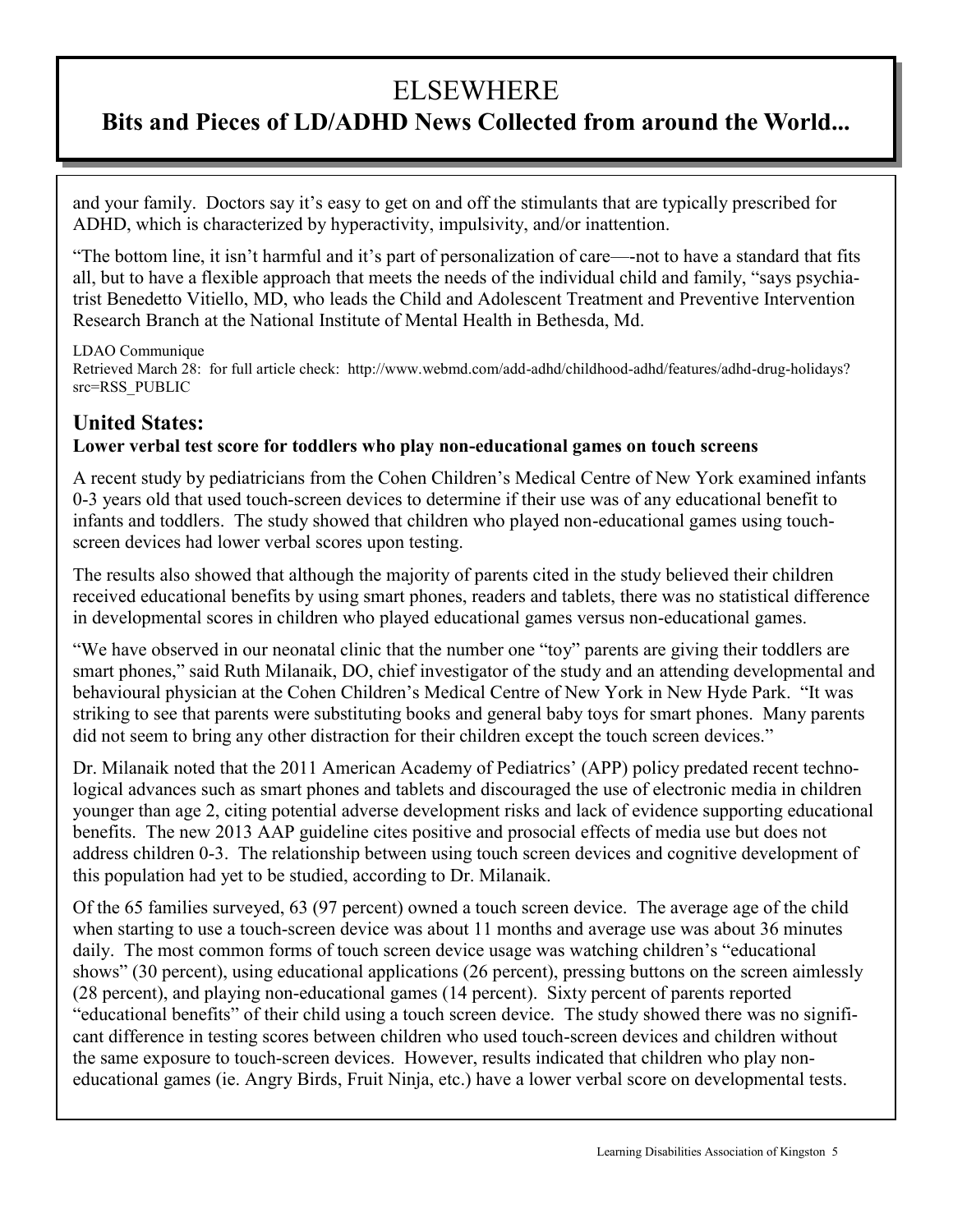# **ELSEWHERE**

## **Bits and Pieces of LD/ADHD News Collected from around the World...**

"Technology can never replace a parent's interaction with his or her child. Just talking to your child is the best way to encourage learning" Dr. Milanaik said.

LDAO Communique http://www.sciencedaily.com/releases.2014/05/140503082728.htm

## **United States: A Brain System that Appears to Compensate for Autism, OCD and Dyslexia**

Individuals with five neurodevelopmental disorders—autism spectrum disorder, obsessive-compulsive disorder, Tourette syndrome, dyslexia, and specific language impairment (SLI) - appear to compensate for dysfunction by relying on a single powerful and nimble system in the brain known as declarative memory.

This hypothesis being proposed by a Georgetown University Medical Center neuroscientist is based on decades of research.. It is published online and will be in the April issue of Neuroscience and Biobehavioural Reviews.

The proposed compensation allows individuals with autism to learn scripts for navigating social situations; helps people with obsessive-compulsive disorder or Tourette syndrome to control tics and compulsions; and provide strategies to overcome reading and language difficulties in those diagnosed with dyslexia, autism, or SLI, a developmental disorder of language.

"There are multiple learning and memory systems in the brain, but declarative memory is the superstar," says Michael Ullman, PhD, professor of neuroscience at Georgetown and director of the Brain and Language Laboratory. He explains that declarative memory can learn explicitly (consciously) as well as implicitly (non-consciously)

"It is extremely flexible, in that it can learn just about anything. Therefore it can learn all kinds of compensatory strategies, and can even take over for impaired systems," says Ullman.

"Nevertheless, in most circumstances, declarative memory won't do as good a job as these systems normally do, which is an important reason why individuals with the disorders generally still have noticeable problems despite the compensation," he adds.

Knowing that individuals with these disorders can rely on declarative memory leads to insights on how to improve diagnosis and treatment of these conditions. It could improve treatment in two ways, Ullman says. First, designing treatments that rely on declarative memory, or that improve learning in this system, could enhance compensation. Conversely, treatments that are designed to avoid compensation by declarative memory may strengthen the dysfunctional systems.

Ullman says compensation by declarative memory may also help explain an observation that has long puzzled scientists—the fact that boys are diagnosed with these disorders more frequently than girls. "Studies suggest that girls and women are better than boys and men, on average, in their use of declarative memory. Therefore females are likely to compensate more successfully than males, even to the point of compensating themselves out of diagnosis more often than males." Ullman says.

#### LDAO Communique

https://meistercody.com/en/press/details/92/Meister\_Cody\_%E2%80%93\_Talasia"\_winstheDyslexia\_Quality\_award\_2015/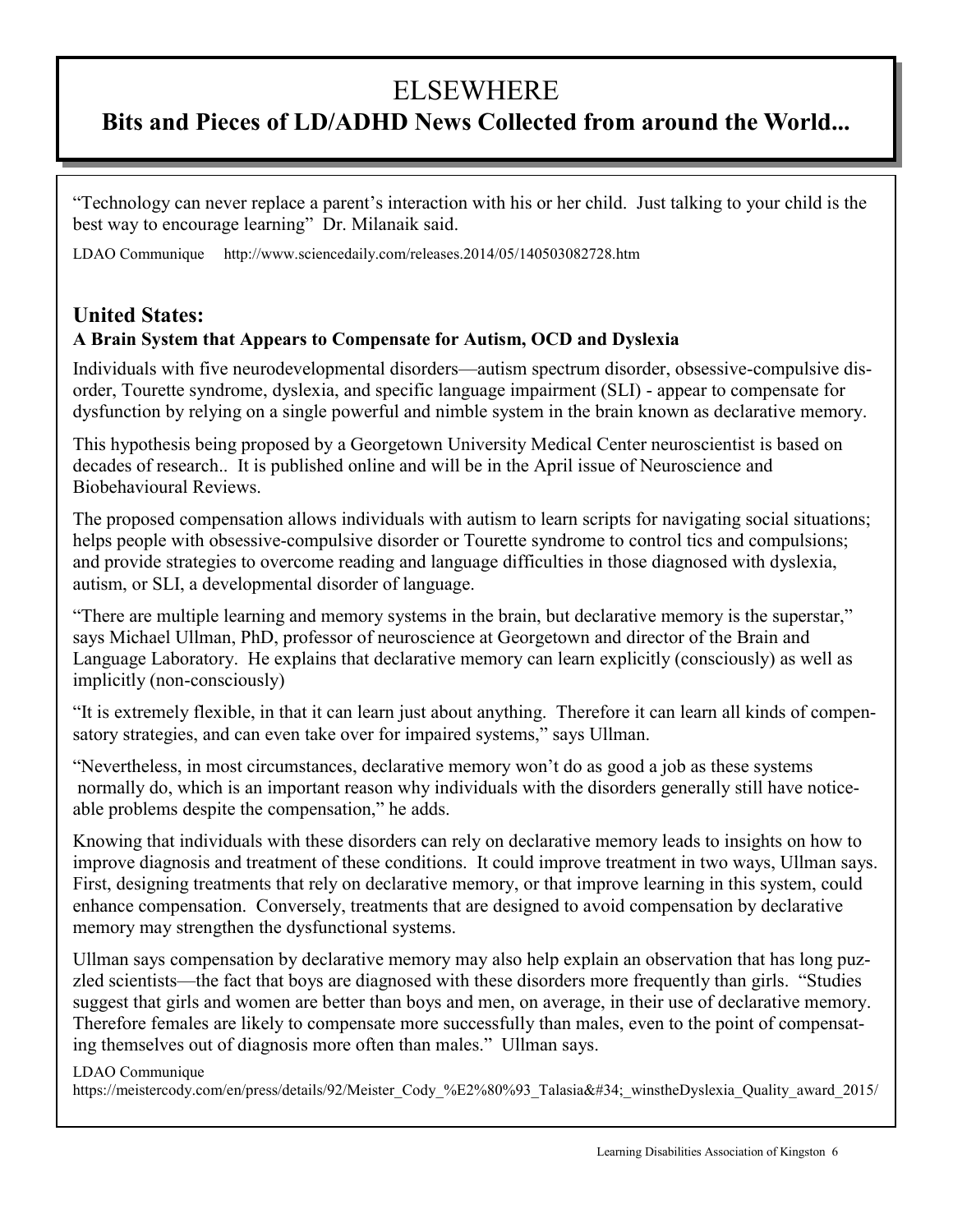# Reading, Writing & Math Tips from The Reading Clinic

## **Reading Tip:**

Did you know that **ch** and **tch** represent exactly the same sound in English? So after we help our kids get that figured out, how do we know which one to spell with?

Well, '**ch**' is always the only choice at the **beginning** of a word, but at the ends of words we've got to know the pattern: '**-tch'** will only occur at the **end** of one syllable words (or suffixed words) immediately after a **single** vowel. Just like in: pitch, catching, fetch, sketch, and matches. In all other circumstances, use the '**ch**', like in: lunch, peaches, coach, pinching, starch, and munch.

We call this spelling convention the '**Catch a Leech for Lunch'** rule, and have students use their ears to help them figure out what sound they are hearing before the final /ch/. If they hear a 'short' vowel sound just prior, they should use the longer pattern, **'tch'**, if they hear any other sounds immediately before, just use '**ch**'.

Now you know why **'itch'** and **'inch'** sound so similar, but spell so differently! (*Jennifer Harrison is an Orton-Gillingham trained Reading Therapist and co-developer of the Yes! Reading Program)*

### **Writing Tip:**

Are your children keeping a journal? Challenge your children's writing by showing them how easy it is to write a compound sentence. If they can write short simple sentences, then they can write a compound sentence. A compound sentence is just two related simple sentences joined together. One way to join them is to put a comma and use a joining word such as **or, so, but**, **yet,** or **and**.

Examples:

| <b>Simple Sentences</b>                    | <b>Compound Sentences</b>                     |
|--------------------------------------------|-----------------------------------------------|
| It is raining outside. I need my umbrella. | It is raining outside, so I need my umbrella. |
| I was tired. I went to the picnic.         | I was tired, but I went to the picnic.        |
| The water was cold. I swam all day!        | The water was cold, yet I swam all day!       |

*(Catherine Oakley is a retired teacher with a Specialist in Special Education and developer of the Yes! Writing Program)*

## **Math Tip:**

Often math students make mistakes by over applying a rule they learn. For instance in subtraction, they are told to take the bigger number to subtract the 'smaller number'. The examples below illustrate where they can over apply this rule.

34-17=23 72 -65 13

In the first question, they make the error of taking 7 the bigger number to minus 4 the smaller number. For the second question, they make the error of taking 5 as the bigger number to minus 2 the smaller number.

This type of error begins to occur when they have to work with two-digit numbers, and they have a poor understanding of how a two-digit number is derived. It will contradict their understanding and confuse them if in the correction process they are only told you have made a mistake here; you should not take the bigger number to minus the smaller number.

A helpful exercise is to get the student to expand a two-digit number into its component parts, tens and ones and combine tens and ones into a two-digit number. With a clear understanding of what a two-digit number is, the student can then be corrected from the above errors by pointing out to them that the 'smaller' number is not a value by itself but part of the two-digit number. Therefore in the first question, 4 is part of 34 and thus it is a part of a bigger number. With this dealt with, it is then safe to point out how to apply the rule and proceed to teach the concept of borrowing to solve the problem. (*Jade Gunn is an Orton-Gillingham trained Reading Therapist and developer of the Yes! Math Program)*